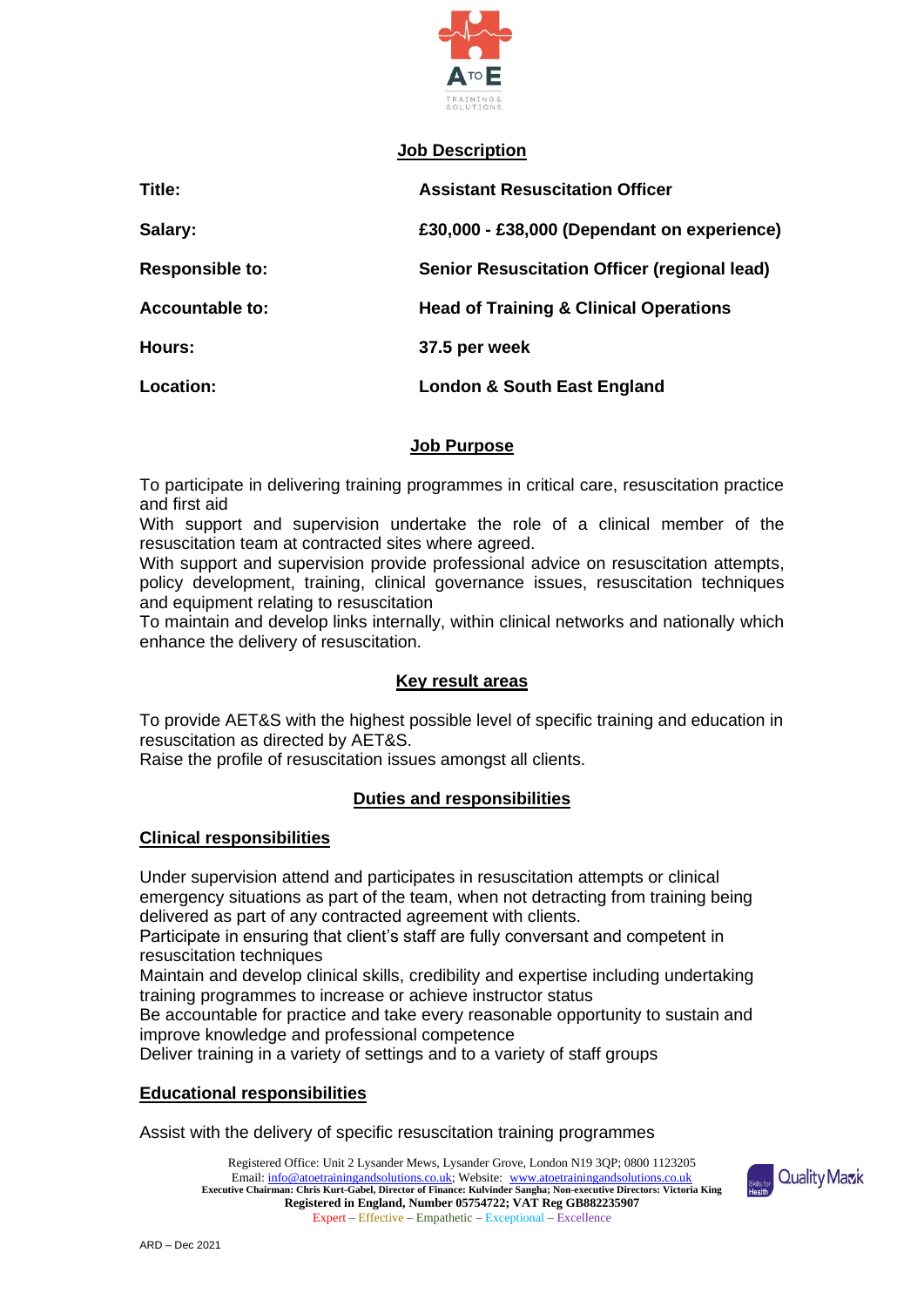

Support the delivery of nationally accredited courses in resuscitation. Where appropriate maintain national instructor status by adherence to code of conduct and compliance with any regulations in force for specific training programmes.

Ensure all training adheres to lesson plans or guidance given in relation to each training programme

# **Management and Leadership**

## **Self management**

Manage and prioritise workload and deliver on agreed targets and objectives. Act as an effective role model.

Maintain own professional development and take every opportunity to further own clinical, educational and managerial level of competence.

To work collaboratively with team in delivery of agreed professional development plan

Keep accurate records of all training delivered as per the company requirements Have a flexible approach to working patterns and be willing to work outside normal hours

## **Human Resource management**

Safeguard the health, safety and welfare in line with local policy and statutory obligations.

Initiate preliminary corrective action in accordance where necessary to maintain safety.

Maintain and update personal HR records

#### **Financial resource management**

Ensure resources are utilised effectively and efficiently. Exercise a cost –effective approach. Take necessary care of training equipment to reduce damage

#### **Communication**

Maintain, build and strengthen communication between key stakeholders. Communicate effectively at all levels using negotiation and motivational techniques to encourage learning and education and to ensure adoption of evidence based practice and facilitate the delivery of high quality care. Communicate empathetically and skilfully utilising counselling skills. Work effectively as a team member as well as functioning autonomously.

#### **Clinical Governance, audit and research**

Participate in production of reports, policies and risk assessments in resuscitation as necessary and with supervision and support.

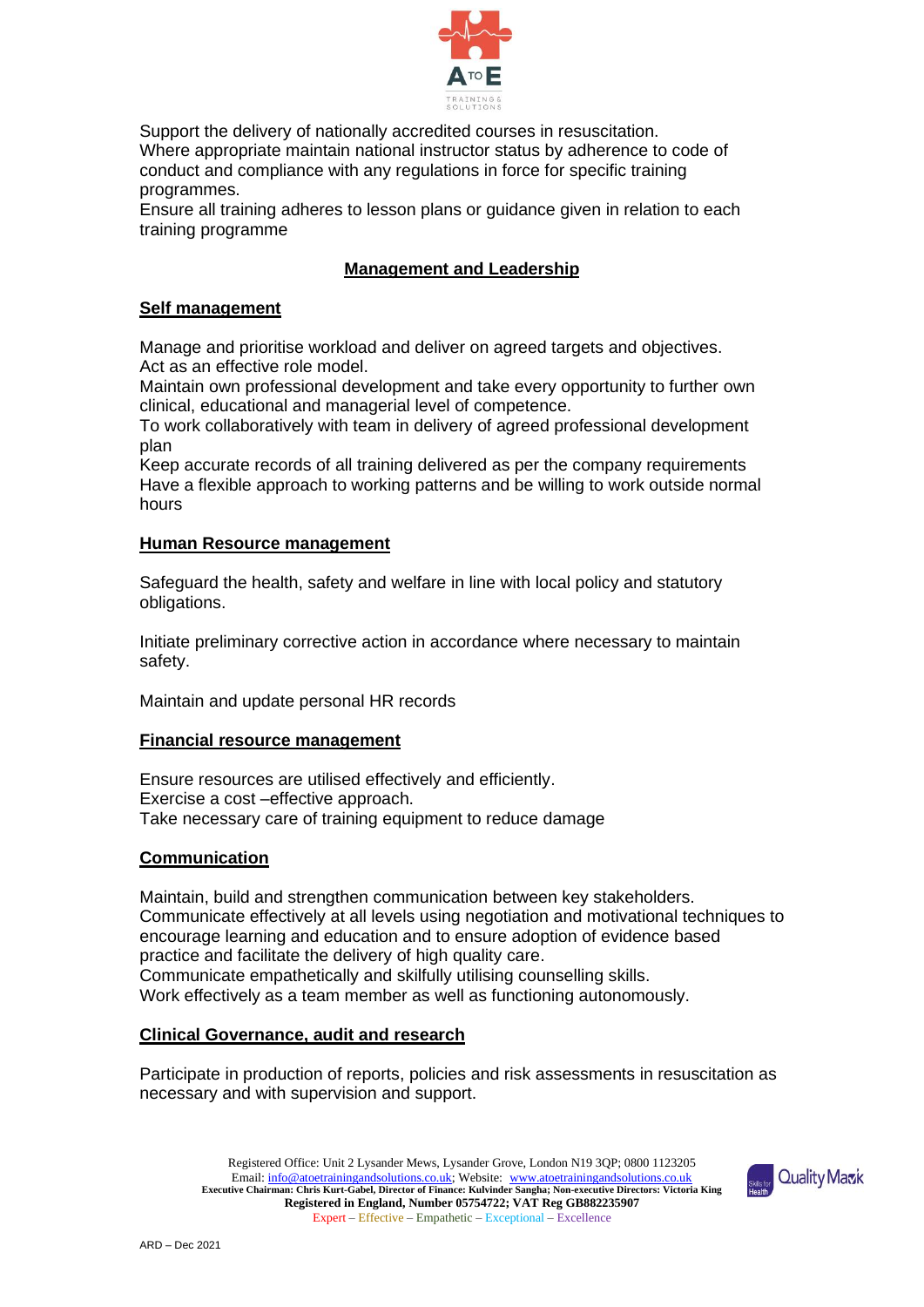

# **Other**

- Be willing to work flexibly including weekends, travel in the UK.
- Be prepared to attend meetings and training outside of normal hours.
- To develop, lead, manage and deliver in specific project areas of the business as required including meeting specific delivery deadlines as agreed.
- To have responsibility for specific business areas (TMS, Website and all aspects of social media).
- - To be aware of and adhere to:- All company policies and procedures
		- Section 7 and 8 of the Health and Safety at Work Act
		- *GDPR (2019)*
		- **Other relevant legislation and agreed** practice/policy

The Company has an Equal Opportunities Policy and specific regard should be taken of its content in relation to the treatment of employees or potential employees.

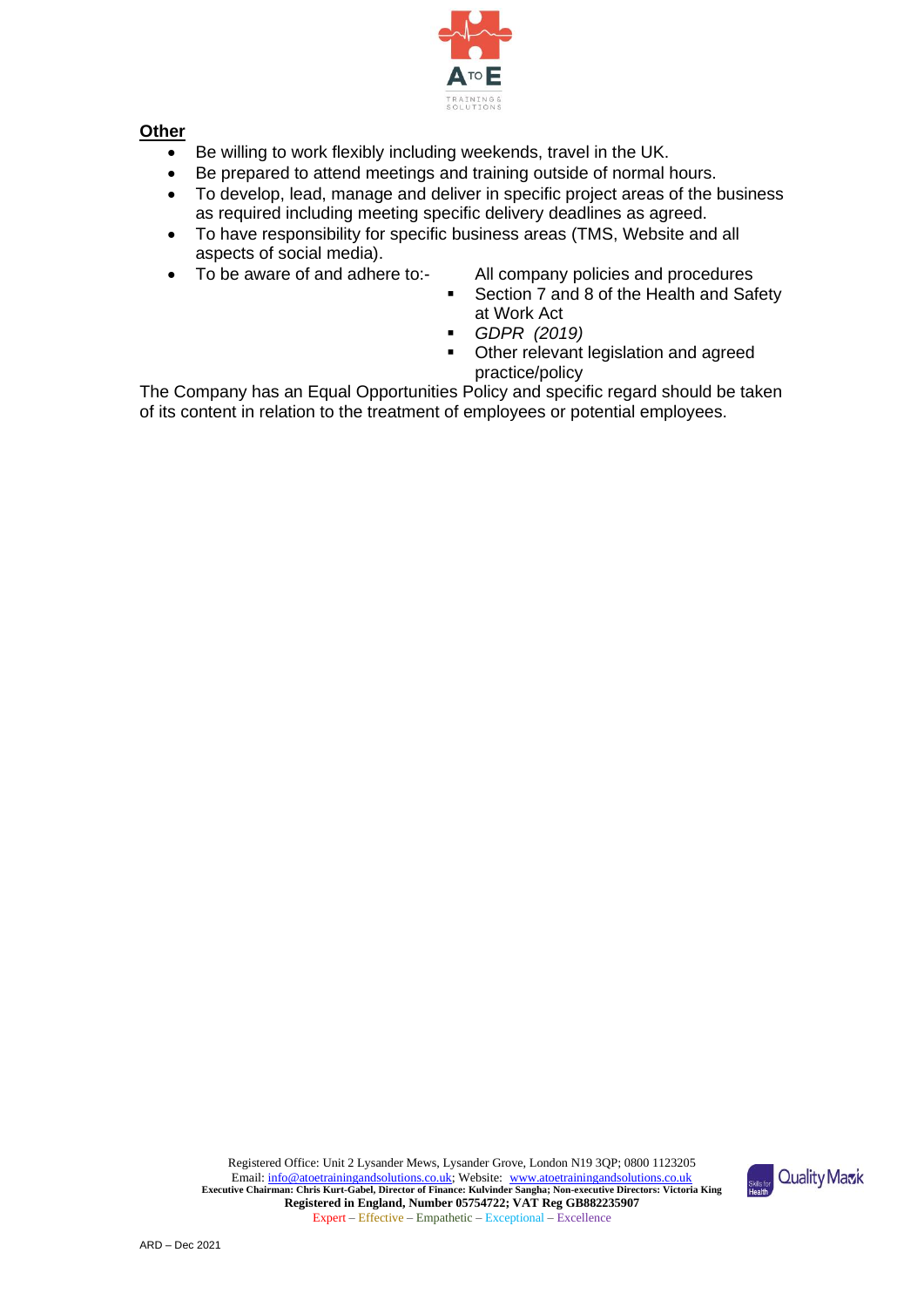

# **Organisational Values**

The Company implemented a set of core values which reflect the ethos and mission of the organisation. All staff are expected to understand, embrace and deliver in line with the core values. The core values are:  $Expert - Effective - Empathetic -$ Exceptional – Excellence; these values will pervade all aspects of the organisation and form a key strategy of the continued mission. All post holders are expected to sign up to engaging fully with the spirit of the Company's values, promote them in all aspects of their work, and engagement with internal and external stakeholders.

| <b>Core Value</b>  | Definition                                                                                                                                                                                                                                                                                                               |  |  |
|--------------------|--------------------------------------------------------------------------------------------------------------------------------------------------------------------------------------------------------------------------------------------------------------------------------------------------------------------------|--|--|
| <b>Expert</b>      | Expertise is what we are known for, this drives us to live up to our<br>reputations. Our combined skills enable us to give our customers and<br>each other the best possible experience. We're always listening,<br>learning and adapting our business to meet their needs.                                              |  |  |
| <b>Effective</b>   | Effective - Performing in a productive and proficient manner resulting<br>in consistently achieving expected and measurable outcomes. Being<br>considerate to the use of resources to give the most positive outputs<br>for the resources used.                                                                          |  |  |
| <b>Empathetic</b>  | Empathy is a universal team value that promotes high commitment<br>and cooperation. It is the ability to understand another person's<br>perspective or circumstance whether you agree with this or<br>not. Empathetic people are curious and possess a desire to know<br>and understand others.                          |  |  |
| <b>Exceptional</b> | Creative, imaginative and innovative constantly. Always seeking to<br>be and do better than before. Listening and learning with an open<br>mind.                                                                                                                                                                         |  |  |
| <b>Excellence</b>  | Excellence is what you strive for when you believe in what you are<br>doing and that the value of what you do warrants the persistent<br>commitment to its betterment. Going above and beyond others' and<br>individual expectation every time. Helping and motivating peers to<br>achieve be the best that they can be. |  |  |

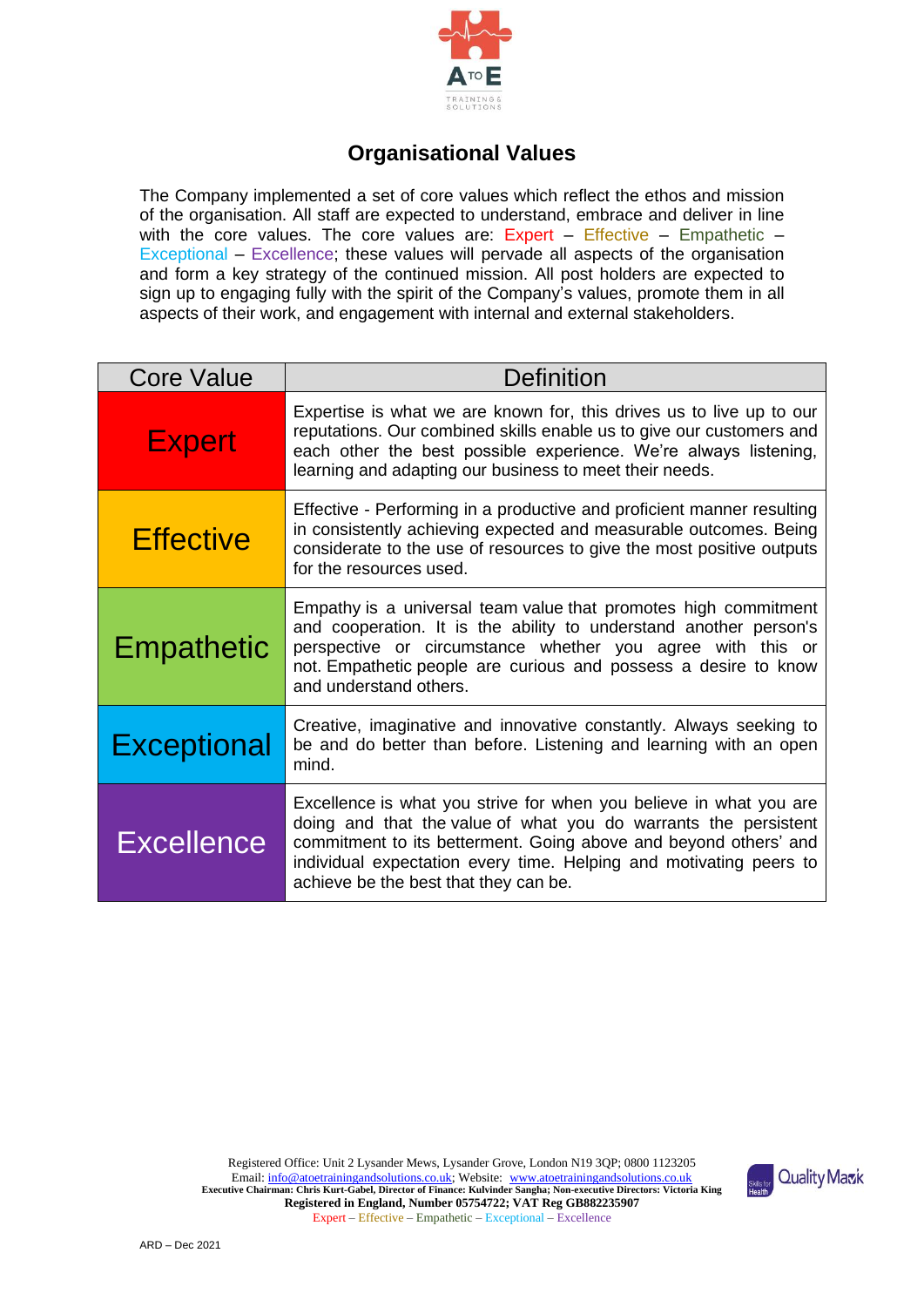

# **Personal Specification Post: Assistant Resuscitation Officer – full or part-time – Band 6 equivalent**

| <b>Requirement</b>                       | <b>Essential</b>                                                                                                                                                                                                                                                                                                                                                                                                                                                                                                                                                    | <b>Desirable</b>                                                                                                                                                                                                                                                                                                                                                                                                                                                                                                                                              | <b>Core Value</b>              |
|------------------------------------------|---------------------------------------------------------------------------------------------------------------------------------------------------------------------------------------------------------------------------------------------------------------------------------------------------------------------------------------------------------------------------------------------------------------------------------------------------------------------------------------------------------------------------------------------------------------------|---------------------------------------------------------------------------------------------------------------------------------------------------------------------------------------------------------------------------------------------------------------------------------------------------------------------------------------------------------------------------------------------------------------------------------------------------------------------------------------------------------------------------------------------------------------|--------------------------------|
| Knowledge,<br>training and<br>experience | Clinical<br>$\bullet$<br>qualification<br>and/or relevant<br>experience in<br>critical<br>care/clinical<br>emergencies<br>Recent relevant<br>٠<br>experience<br>Able to prioritise<br>own workload<br>Able to work<br>$\bullet$<br>under own<br>initiative and<br>effectively in a<br>team<br>Experience in<br>delivering skills<br>training<br>Evidence of<br>ongoing recent<br>professional<br>development<br>Experience<br>working as a<br>facilitator with<br>multi-professional<br>groups<br>Experience<br>teaching MDT<br>and responding<br>to their learning | <b>Resuscitation Council</b><br>$\bullet$<br>(UK) E/APLS or ALS<br>provider course;<br><b>Resuscitation Council</b><br>(UK)/ALSG Generic<br><b>Instructor Course</b><br>including ILS instructor<br>course<br>Experience in planning<br>and delivering care to<br>sick adults in a variety<br>of settings i.e. Trauma,<br><b>Emergency Medicine</b><br>and Critical Care<br>Relevant post<br>qualification clinical<br>course <i>i.e.</i><br>100/124/254/199/N03/<br>405, IHCD Paramedic<br>Experience of teaching<br>on HSE First Aid<br>Training programmes | Expert &<br><b>Exceptional</b> |
| <b>Communication</b>                     | needs<br>Able to<br>$\bullet$<br>communicate<br>effectively and<br>sensitively: both<br>verbally and in<br>writing<br>Able to articulate<br>reasons for<br>desire to work in<br>this area.<br>Able to<br>communicate<br>with all levels of<br>staff                                                                                                                                                                                                                                                                                                                 | Counselling skills used<br>to debrief team after<br>distressing<br>resuscitation attempts                                                                                                                                                                                                                                                                                                                                                                                                                                                                     | Empathetic                     |